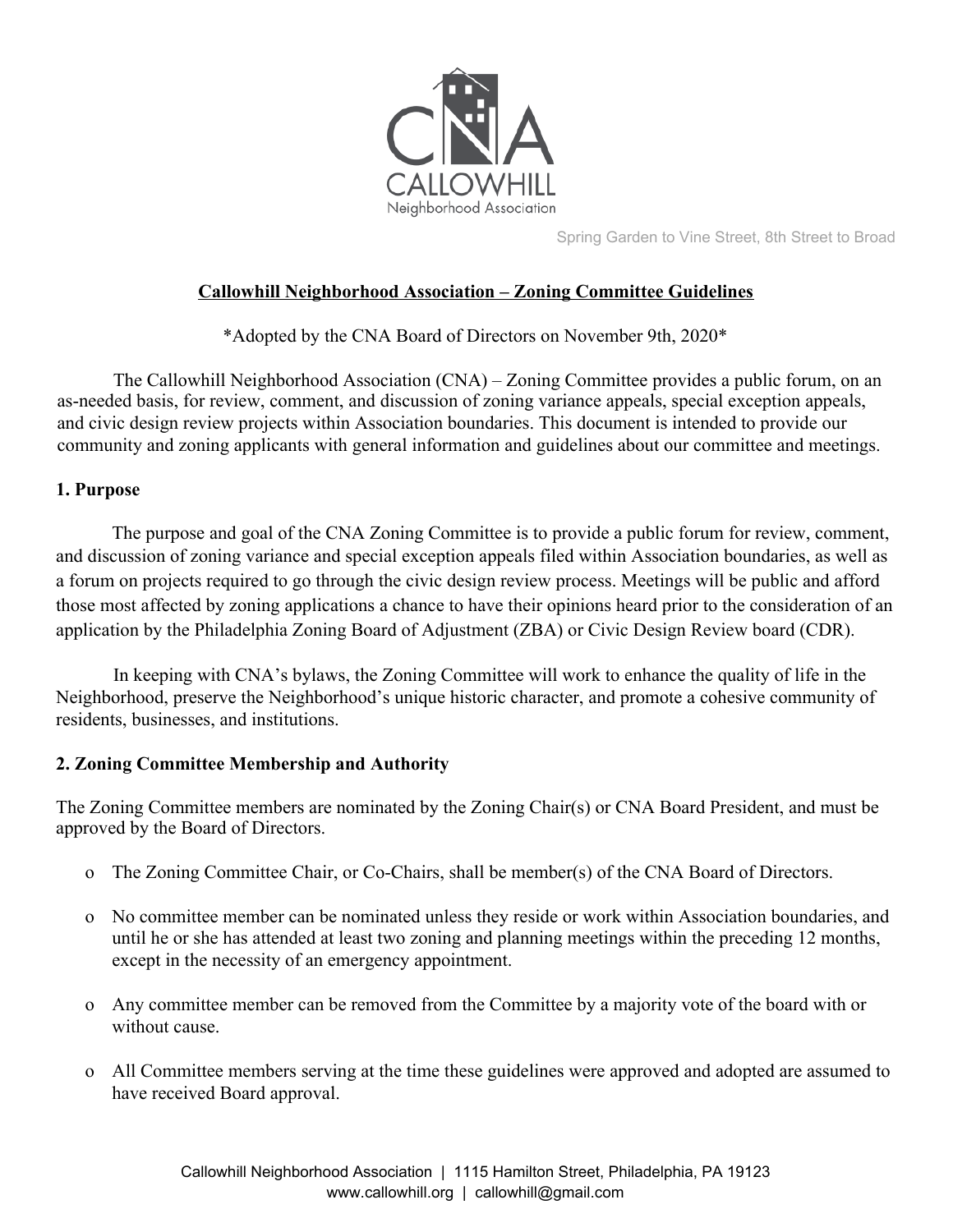### **3. Ethical Policy**

- o Only those members designated by the Zoning Committee or CNA Board are authorized to speak or write on behalf of the organization. Such communication shall be consistent with the positions taken by the Committee and CNA Board.
- o No member shall use their position on the Committee to forge business or professional relations for personal gain, or benefit for a family member or any business entity in which the member has a direct or indirect interest.
- o The Committee serves at the request of the CNA Board of Directors, which is responsible for any changes in structure or leadership.
- o Conflicts of interest may occur. A member with a conflict of interest must inform the Committee Chair(s) of the conflict and refrain from participation in decisions affecting the outcome of the particular case.

### **4. Meeting Schedule and Community Notification**

Per revisions to the Philadelphia Zoning Code that took effect in March, 2014, it is the responsibility of every applicant to contact the zoning committee and request that their project be included on an upcoming meeting agenda. This initial outreach must occur within 10 days of receipt of the notification email from the City Planning Commission. Although CNA receives notice from the Planning Commission as well, Applicants MUST contact us to be placed on the agenda. It is NOT the responsibility of CNA to reach out to every applicant, and your application will not be placed on any zoning committee agenda until outreach from the applicant to CNA takes place. Please note that failure to contact CNA and request a meeting will be reported to the ZBA and Planning Commission at the time of the ZBA appeal hearing.

Initial contact should be made via email to callowhill@gmail.com and include the Applicant's name, owner's name, and property address. Initial outreach should also include scanned copies of the application for zoning variance, refusal, and ZBA hearing date/time.

Within three (3) business days of receipt of the initial contact, CNA will provide the applicant with the date and time of the next available public meeting. CNA requests that the Applicant include that meeting information on the notice to property owners required by the Zoning Code.

Please note that it is the responsibility of the applicant to provide notice of the date, place, and time of our public meeting to the neighbors identified by the City Planning Commission. Any failure to do so may result in a request for continuance and/or a rescheduling of our public meeting.

#### **5. Documentation and Applicant Requirements**

No less than ten (10) days prior to the Zoning Committee meeting, all documents listed below must be submitted for Committee Review. The Applicant must also bring hard copies for review during the meeting. All plans must be drawn to scale and include all levels of the building, including the basement, even if the application impacts only one level. The required documents are: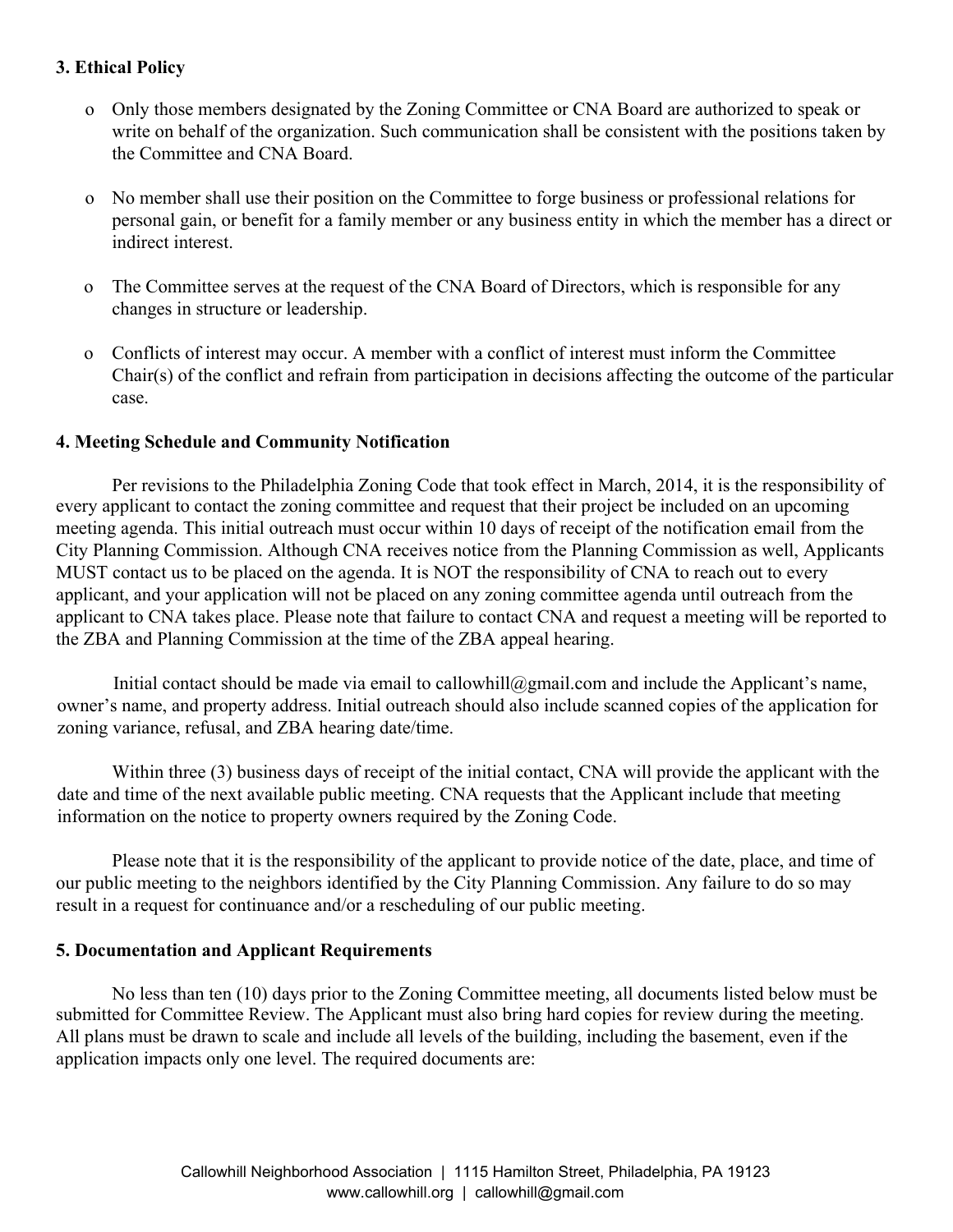- Site plan, including the subject property and its relation to neighboring structures and the closest intersection.
- Building elevation, as proposed
- Floor plan, as proposed
- Site photos of the front, rear, and side (if applicable), showing subject property in relation to adjacent buildings and the block
- Renderings, if available
- Neighborhood notification letter and proof of posting

Please note that failure to provide the Committee with the required documentation may result in the Committee requesting a continuance from the ZBA for the purpose of scheduling a subsequent community meeting after all documentation is appropriately submitted.

### **6. Meeting Procedure**

- o CNA's goal as an RCO is to provide the ZBA with an accurate perspective of the community's view of each application, as well as a list of any provisos addressing community concerns.
- o Upon arriving, every attendee must sign-in, providing their name and confirmation of whether they live, work, or own property within the boundaries of CNA. Attendance by Zoning Committee members will also be noted.
- o The Zoning Committee Chair(s) will determine the order in which applications are heard.
- o Each application will begin with a presentation by the applicant. In order to have an application considered, the applicant and property owner must attend the meeting. For complex projects, it is suggested that an architect attend as well.
- o Each applicant presentation should summarize for all attendees the scope of the proposal, the refusals that have been issued, and the specific reason(s) why compliance with the zoning code presents a hardship for the applicant.
- o The Committee will then ask questions of the applicant, as well as moderate questions and comments from meeting attendees. Efforts will be made to solicit opinions from the neighbors closest to the application, but all attendees are encouraged to participate. Committee members may offer their own opinions of the requested variance, in order to enable neighbors to understand the zoning issues involved.
- o If the Committee deems it necessary, it will propose modifications to the application, either necessitating the inclusion of a proviso or a change in the appeal to the ZBA.
- o After the Chair(s) draws discussion of an application to a close, he or she will take a poll of attendee support or opposition to the application, making clear that only those who reside, work, or own property within the boundaries of CNA may vote. All others may be asked to leave while the poll is counted, at the discretion of the Committee.